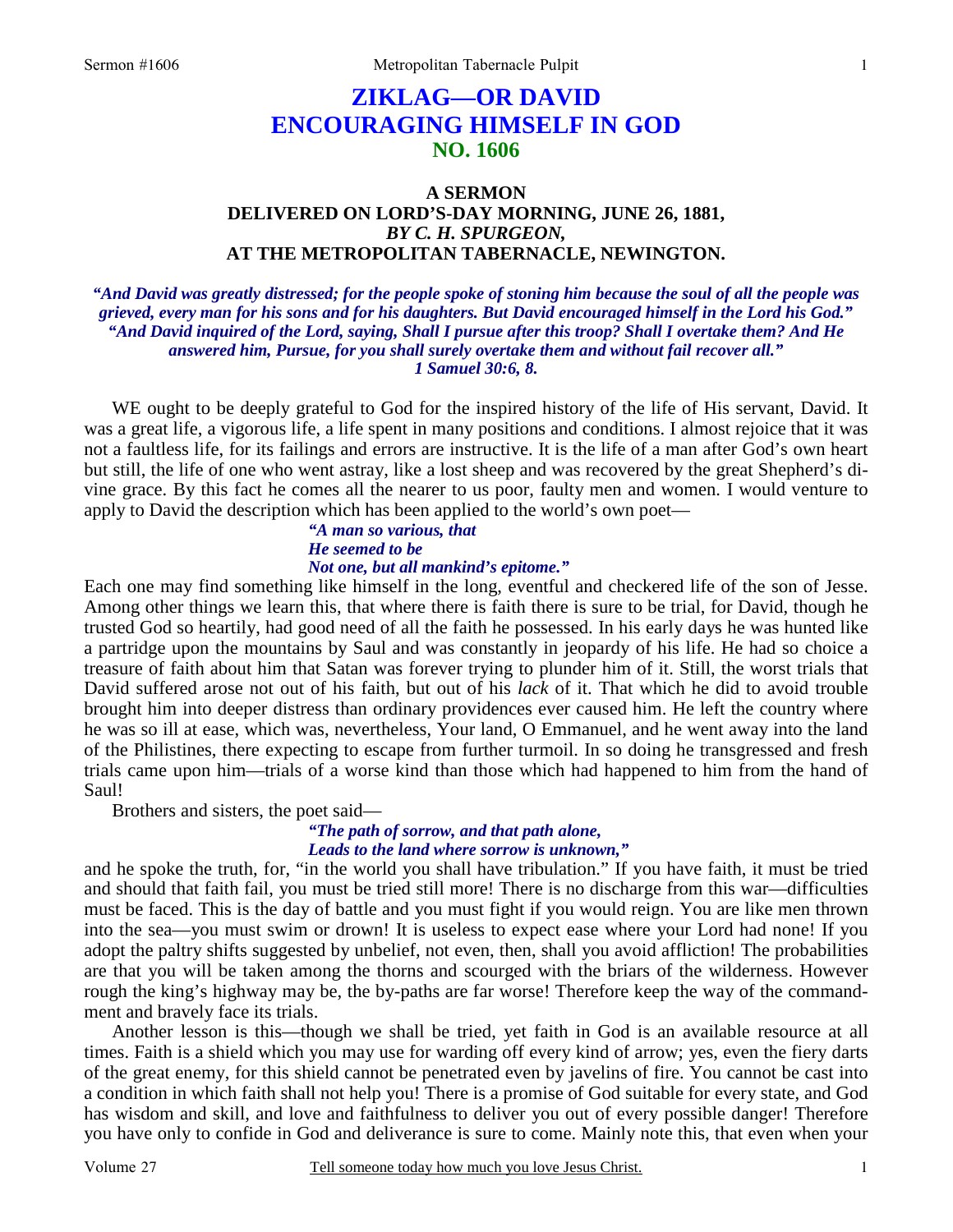trouble has been brought upon you by your own fault, faith is still available. When your affliction is evidently a chastisement for grievous transgression, still trust in the Lord; the Lord Jesus prayed for erring Peter that his faith might not fail him. His hope of recovery lay there, yet faith under a sense of guilt is one of those noble kinds of faith at which some are staggered. To my mind the faith of a saint is comparatively easy. It is the faith of a *sinner* that is difficult. When you know that you have walked uprightly before God and have not stained your garments, then you can trust Him without difficulty. But, oh, when you have stepped aside and when, at last, the heavenly Father makes you smart under His rod—to cast yourself upon Him, then, is faith, indeed! Do not fail to exercise it, for this is the faith which saves.

What faith is that which, first of all, brings men into possession of a good hope but the faith of a sinner? Often in life, when our sinnership becomes more manifest to us than usual, we shall be driven to that first sort of faith in which, being unworthy, we trust entirely in pardoning grace. It would be always wise to live by this same faith! If any of you at this time are in great distress and are conscious that you richly deserve all your troubles because of your folly, still trust in the mercy of the Lord! Do not doubt the Lord your Savior, for He invites His backsliding children to return to Him! Though you have fallen by your iniquity, yet take with you words and return unto the Lord. May the Holy Spirit give you renewed trust in the Lord who forgives iniquity, transgression, sin and retains not His anger forever because He delights in mercy!

Let this stand as our preface and the whole of the sermon will tend to illustrate it. We notice first— David's distress—"David was greatly distressed." Secondly, David's encouragement—"David encouraged himself in the Lord his God." Thirdly, David's inquiry—"And David inquired of the Lord." And then, fourthly, David's answer of peace—the Lord said, "Pursue, for you shall surely overtake them, and without fail recover all."

**I.** First, then, let us look at DAVID'S DISTRESS—"David was greatly distressed." His city was burnt, his wives were gone, the sons and daughters of his comrades were all captive and little Ziklag, where they had made a home, smoked before them in blackened ruins. The men of war, wounded in heart, mutinied against their leader and were ready to stone him. David's fortunes were at their lowest ebb. To understand his position we must go a little farther back in his history. David was greatly distressed for he had been acting without consulting his God. It was his general habit to wait upon the Lord for direction, for even as a shepherd lad it was his joy to sing, "He leads me." But for once David had gone without leading and had chosen a bad road. Worn out by the persecution of Saul, in an evil moment his heart failed him and he said, "I shall surely fall one day by the hands of Saul." This was a dangerous mood. Always be afraid of being afraid! Failing faith means failing strength. Do not regard despondency as merely a loss of joy—view it as draining away your spiritual life. Struggle against it, for it often happens that when faith ebbs, sin comes to the flood. He who does not comfortably trust God will soon seek after comfort somewhere else and David did so. Without asking divine direction, he fled to the court of the Philistine chieftain, Achish, hoping to be quiet there. See what came of it! When he stood among the ashes of Ziklag he began to understand what an evil and bitter thing it is to lean to our own understanding, to forget God who guides us and to become a law unto ourselves.

 Perhaps some of you are in distress in the same way—you have chosen your own path and now you are caught in the tangled bushes which tear your flesh. You have carved for yourselves and you have cut your own fingers. You have obtained your heart's desire and while the meat is yet in your mouth, a curse has come with it. You say you "did it for the best." Yes, but it has turned out to be for the worst! David never made a heavier rod for himself than when he thought to avoid all further discomfort by leaving his true place. Worse than this, if worse can be, David had also followed policy instead of truth. The Oriental mind was and probably still is, given to lying. Easterns do not think it wrong to tell an untruth—many do it habitually. Just as an upright merchant in this country would not be suspected of a falsehood, so you would not in the olden time have suspected the average Oriental of *ever* speaking the *truth* if he could help it because he felt that everybody else would deceive *him* and so *he* must practice great cunning. The golden rule in David's day was, "Do others, for others will certainly do you." David, in his early days, was not without the taint of his times. He became the commander of the bodyguard of Achish, king of Gath, and he lived in the royal city. As he found himself rather awkwardly situated in that idolatrous town, he said to the king, "If I have now found favor in your eyes, let them give me a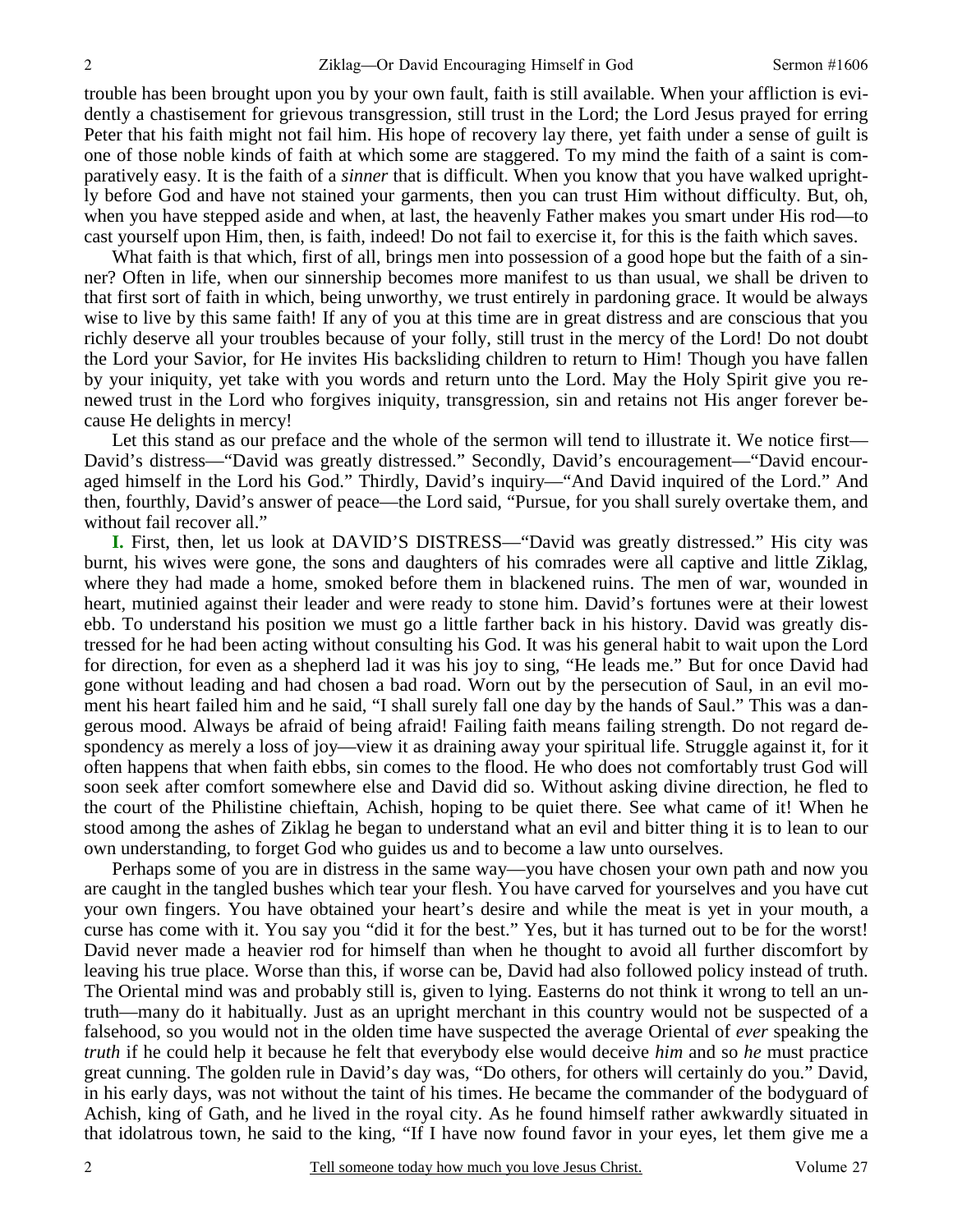place in some town in the country, that I may dwell there, for should your servant dwell in the royal city with you?" Achish appears to have been almost a convert to the worship of Jehovah and certainly shines brilliantly in the narrative before us. At David's request, he gave him the town of Ziklag. David and his men warred with the various tribes of Canaanites who dwelt in the south of Palestine and took from them great spoil. But he greatly erred in making Achish believe that he was fighting against Judah. We read, "And Achish believed David, saying, he has made his people, Israel, to utterly abhor him; therefore he shall be my servant forever." This was the result of David's acted and uttered lies, and lest the falsehood should be found out, David spared none of those whom he conquered, saying, "Lest they should tell on us, saying, David did this."

 So beginning with policy, he went on to falsehood and from one falsehood he was driven to another. And so his course became far other than that which a man of God should have pursued. How different was such false conduct from the usual character of the man who said, "He that works deceit shall not dwell within my house. He that tells lies shall not tarry in my sight." See the fruit of his falsehood! Ziklag is burned with fire. His wives are captives and his men speak of stoning him! If you and I ever get away from living by straightforward truth, we shall wander into a maze from which it will be hard to extricate ourselves! We would each feel that we can *die* but we *cannot* lie—we can starve but we cannot cheat—we can be ground into the dust but we cannot do an unrighteous thing. If it is so, we may count upon the help of God and may go bravely on under every difficulty. David had left the highway of righteousness and was stumbling among the dark mountains of craft and deceit. He was plotting and scheming like the worst of worldlings and he must be made to see his error and taught to abhor the way of lying. Therefore, in one moment, the Lord launches at him bereavement, plunder, mutiny, and danger of life—that he might be driven to his God and made to hate the way of cunning. What wonder that David was greatly distressed? Yet was his distress the more severe on another account, for David had sided with the enemies of the Lord's people! He had gone to the Philistines and their prince had said to him, "I will make you keeper of my head, forever." Think of David protecting the head of a *Philistine*!

 When Achish gathered the Philistine army to battle with Israel, we read with shame, "And the lords of the Philistines passed on by hundreds, and by thousands: but David and his men passed on in the rear with Achish." How dreadfully troubled David must have felt in this false position! Think of David, who was ordained to be *king of Israel*, marching his armed band to fight his own countrymen. How gracious was the Lord in bringing him out of that perilous position! The Philistine princes suspected him, as well they might, and said to Achish, "Why are these Hebrews here?" They were jealous of the high office to which David had been promoted and fearful of his turning against them during the fight. "And the princes of the Philistines were angry with Achish; and the princes of the Philistines said unto him, Make this fellow return, that he may go, again, to his place which you have appointed him, and let him not go down with us to battle, lest in the battle he become an adversary to us: for with what should he reconcile himself unto his master? Should it not be with the heads of these men? Is not this David, of whom they sang, one to another in dances, saying, Saul slew his thousands, and David his ten thousands?" Though the Philistine king, like the true man that he was, smoothed it down, he was forced to send David away. What a relief David must have felt! Well might he pen the words of the 124<sup>th</sup> Psalm, "Our soul is escaped as a bird out of the snare of the fowlers: the snare is broken and we are escaped."

What a horror would have been upon him if he had actually gone with the Philistines to the battle in which Saul and Jonathan were slain! It would have been a stain upon David all his life. The Lord delivered him, but He made David feel His rod at the same time, for no sooner had David reached Ziklag than he saw that the hand of the Lord was gone out against him—desolation smoked around him and we do not marvel that David was greatly distressed! Picture the position of David, in the center of his army. He has been driven away by the Philistine lords with words of contempt. His men have been sneered at— "Why are these *Hebrews* here? Is not this David?" When David walked with God, he was like a prince and no man dared to sneer at him, but now he has been flouted by the uncircumcised Philistines and has been glad to sneak back to his little city, ashamed of himself! It is terrible when a man of God falls into such a position that he gives the enemy opportunity to blaspheme God and to despise His servant. It is terrible when even *worldlings* tout the inconsistency of the professed follower of Jesus. "Why are these Hebrews here?" is the sarcastic question of the world. "Why is a professing Christian acting as *we* do?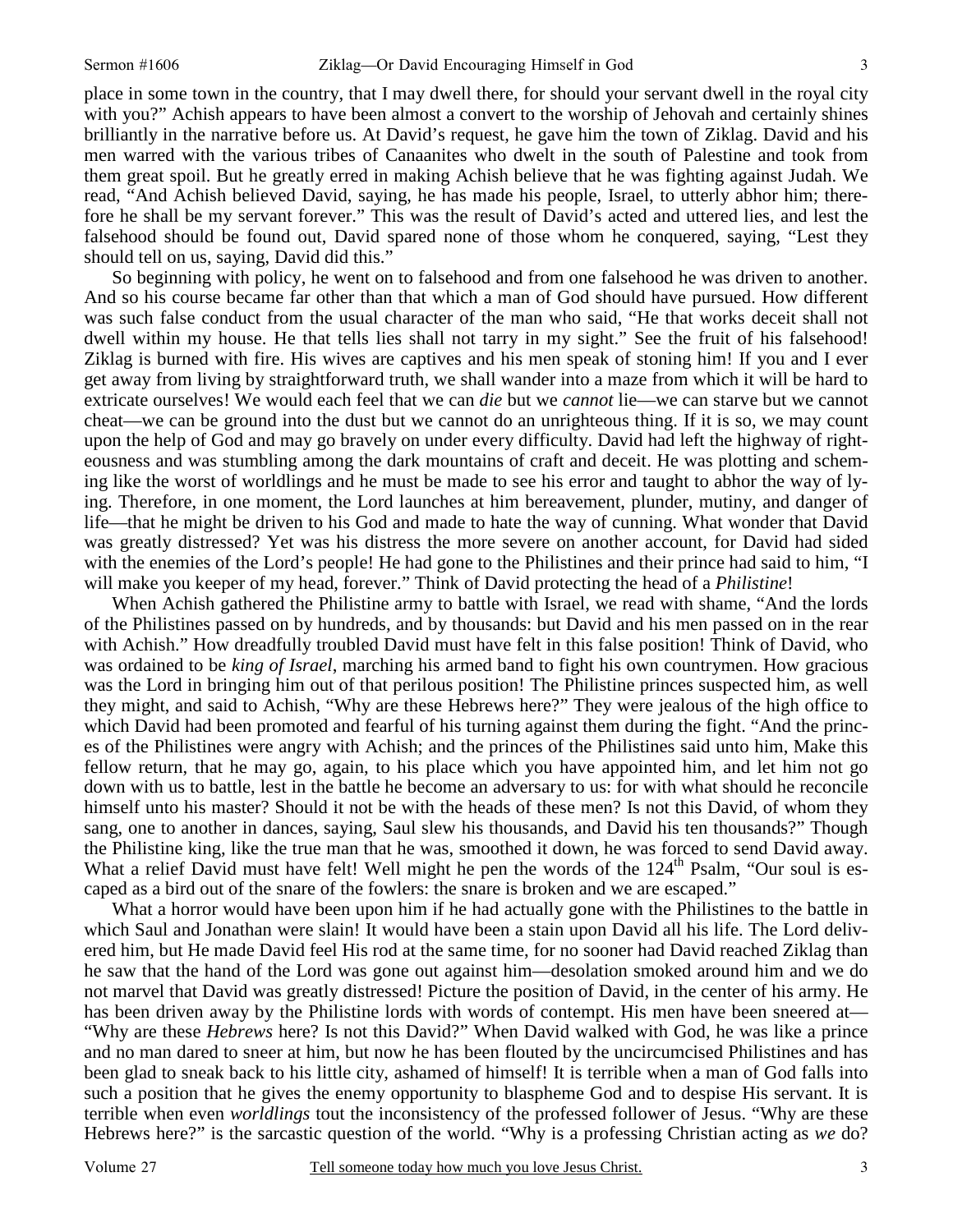Look, He is trying to cultivate *our* acquaintance and pass for one of *us* and yet he calls himself a servant of God!" They begin to point, as they did at Peter—"You, also, were with Jesus of Nazareth, for your speech betrays you." "What are you doing here, Elijah?" is the voice which comes from God's mouth and the lips of his adversaries repeat it. When the child of God feels that he is in that predicament and in great trouble, too, it is not strange that he is greatly distressed. At the back of this came bereavement. His wives were gone. He was a man of a large, affectionate, tender heart—what grief it must have been to him! Nor was he a solitary mourner, but all those brave fellows who were joined with him were bereaved, too. Listen to the common chorus of grief as they weep until they have no more power to weep! It must have been a dreadful day for their leader to feel his personal sorrow merged and drowned in the flood of grief which swept over his companions.

 As for his worldly possessions, he was now as poor as he possibly could be, for all that he had was taken away and his habitation was burnt with fire—and the rovers were gone, he knew not where. Worst of all, he was now forsaken by his followers. Those who had been with him in his worst fortunes now upbraided him with their calamity. Why did he leave the city to go off to help these enemies of the Lord, the uncircumcised Philistines? He should have known better and they grew indignant until, at last, one said, "Let us stone him!" To which others answered, "Let us do it at once." They were evidently in a great rage. David stands there faint with weeping, a friendless, forsaken man—with his very life in danger from furious mutineers! Do you wonder that it is written, "And David was greatly distressed"? He is surrounded with sorrow, but he has no need to gather ashes as the emblems of his woe, for ashes are everywhere about him! The whole place is smoking! He mourns greatly for his wives and his soldiers mourn for their children, for they are as if they were slain with the sword. It is a case of deep distress with this added sting—David had brought it upon himself! There is the picture before you. Now let us see a fairer scene as we observe what David did under the circumstances. When he was at his worst, by God's grace, he was seen at his best!

**II.** Secondly, let us consider DAVID'S ENCOURAGEMENT—"And David encouraged himself." That is well, David! He did not, at first, attempt to encourage anybody else—he encouraged himself. Some of the best talks in the world are those which a man has with himself. He who speaks to everybody except himself is a great fool! I think I hear David say, "Why are you cast down, O my soul, and why are you disquieted within me? Hope you in God, for I will yet praise Him." David encouraged himself. But he encouraged himself, "in the Lord his God," namely, in Jehovah. That is the surest way of encouraging yourself! David might have drawn, if he had pleased, a measure of encouragement from those valiant men who joined him just about this particular time, for it happened, according to 1 Chronicles 12:19-20, that many united with his army at that hour. Let us read the passage. "And there fell some of Manasseh to David, when he came with the Philistines against Saul to battle, but they helped them not: for the lords of the Philistines upon advisement sent him away, saying, He will fall to his master Saul to the jeopardy of our heads. As he went to Ziklag, there fell to him of Manasseh, Adnah, and Jozabad, and Jediael, and Michael, and Jozabad, and Elihu, and Zilthai, captains of the thousands that were of Manasseh. And they helped David against the army of the rovers: for they were all mighty men of valor, and were captains in the host. For at that time day by day there came to David to help him until it was a great host, like the host of God."

 These newcomers had not lost their wives and children, for they had not been in Ziklag, but David did not look round to them and beg them to stand by him and put down the mutiny. No, he had, by this time, become sick of men and weary of trusting to himself! God was beginning to cure His servant by a bitter dose of distress and the evidence of the cure was that he did *not* encourage himself by his new friends, or by the hope of others coming, but he encouraged himself in the Lord, his God! Do you not feel a wind from the hills? The air blows strong and fresh from the everlasting mountains now that the man of God is looking to God, alone! Before, David was down there in the valleys with his policy and his craft—in the stagnant atmosphere of self-trust and worldliness—but now he stands in Ziklag, a friendless man, but free and true. How grand he is amid the ruins! He rises to his full height while his fortunes fall! He reminds you of his youthful days when he said, "The Lord that delivered me out of the paws of the lion and out of the paws of the bear, He will deliver me out of the hands of this Philistine." He is no longer in bondage to craft, but he is a man, again, strong in the strength of God, for he casts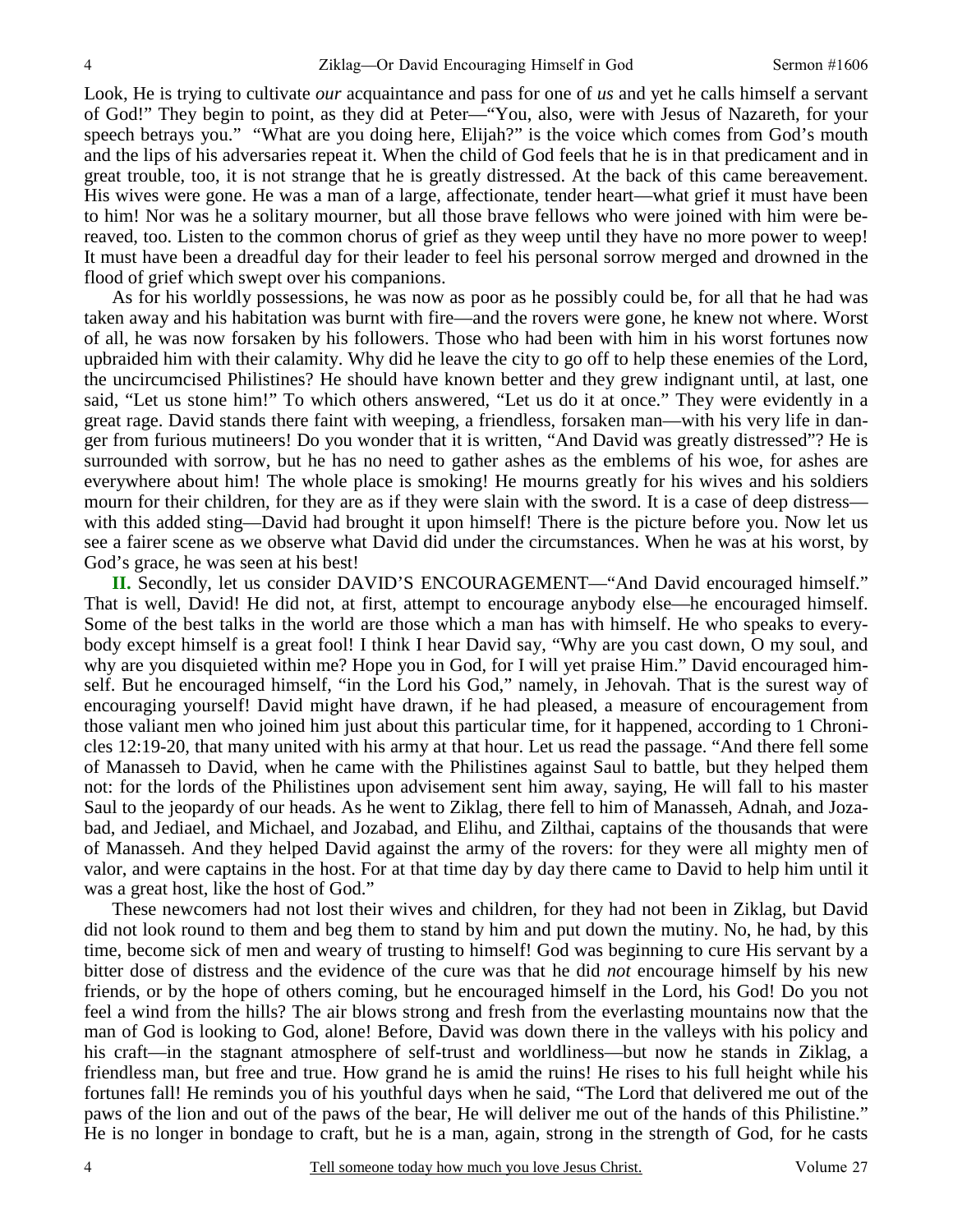himself away from all earthly trusts and encourages himself in the Lord! He did not sit down in sullen despair, nor did he think, as Saul did, of resorting to wrong means for help. No, he went, sinner as he was, confessing all his wrong doings, straight away to his God and asked for the priest to come that he might speak with him in the name of the Most High.

 Brothers and sisters, if you are in trouble, and your trouble is mixed with sin; if you have afflicted yourselves by your backsliding and perversities, nevertheless I pray you look nowhere else for help but to the God whom you have offended! When He lifts His arm, as it were, to execute vengeance, lay hold upon it and He will spare you. Does He not, Himself, say, "Let Him lay hold on My strength"? I remember old Master Quarles has a strange picture of one trying to strike another with a flail and how does the other escape? Why, he runs in and keeps close! And so he is not struck. It is the very thing to do! Close in with God! Cling to Him by faith! Hold fast to Him in hope! Say, "Though He slay me, yet will I trust in Him." Resolve, "I will not let You go." Guilty as you are, it is good for you to draw near to God!

 Let us try to conceive of the way in which David would encourage himself in the Lord, his God. Standing amidst those ruins, he would say, "Yet the Lord does love me and I love Him. Though I have wandered, yet my heart cannot rest without Him. Though I have had but little fellowship with Him of late, yet He has not forgotten to be gracious, nor has He, in anger, shut up His heart of compassion." He would look back upon those happy days when he kept sheep and sang psalms unto the Lord his God amid the pastures of the wilderness. He would remember those peaceful hours of happiest communion and long to have them again. His own psalms would tend to comfort him as he saw how his heart had once been glad. He would say to himself, "My experience of divine love is not a dream; I know it is not a myth or a delusion. I have known the Lord and I have had near and dear communion with Him. And I know that He changes not and, therefore, He will help me. His mercy endures forever. He will put away my transgression." Thus he encouraged himself in the Lord his God. Then he went further and argued, "Has not the Lord chosen me? Has He not ordained me to be king in Israel? Did He not send His prophet, Samuel, who poured oil upon my head and said, 'This is he'? Surely the Lord will not change His appointment, or suffer His word to fail! I have been separated from my kinsfolk, hunted by Saul, driven from rock to cave and from cave to wilderness and I have known no rest—and all because I was ordained to be king in Saul's place—surely the Lord will carry out His purpose and will set me on the throne. He has not chosen, ordained and anointed me in mockery."

 Brethren, do you need an interpretation of this parable? Can you not see its application to yourselves? Are you not saying, "The Lord called me, by His grace; He brought me out from my love of the world, and made me a priest and a king unto Himself—and can He leave me? Is not the oil of His Spirit still upon me? Can He cast me off? He separated me to Himself and gave me to know that my destiny was not like that of the ungodly world, but that He had ordained me and chosen me to be His servant forever—will He leave me to perish? Shall His enemy rejoice over me?" Thus may you encourage yourself in God. Then David would go over all the past deliverances which he had experienced. I see the picture which passed like a panorama before David's eyes. He saw himself when he slew the lion and the bear. Did God deliver him *then* and will He not deliver Him *now*? He pictured himself going out to meet the giant Goliath, with nothing but a sling and a stone— and coming back with the monster's head in his hand—and he argued, "Will He not rescue me now?" He saw himself in the courts of Saul when the mad king sought to pin him to the wall with a javelin and he barely escaped. He saw himself let down by the kindness of Michal from the window, when her father sought to slay him in his bed. He saw himself in the cave of Engedi and upon the tracks of the wild goats, pursued by his remorseless adversary, but always strangely guarded from his cruel hands. David cheers himself, as one had done before him, with the inference, "If the Lord had meant to destroy me, He would not have showed me such things as these."

 Come, now, dear children of God, take down your diaries and refer to the days when the Lord helped you again and again! How many times has He blessed you? You could not count them, for God has been so gracious and tender that He has aided you 10,000 times already! Has He changed in love, in faithfulness, in power? God forbid that we should indulge such a wicked thought! He is still the same and so let us encourage ourselves in Him. "Alas," you say," I have done wrong." I know you have, but HE has not!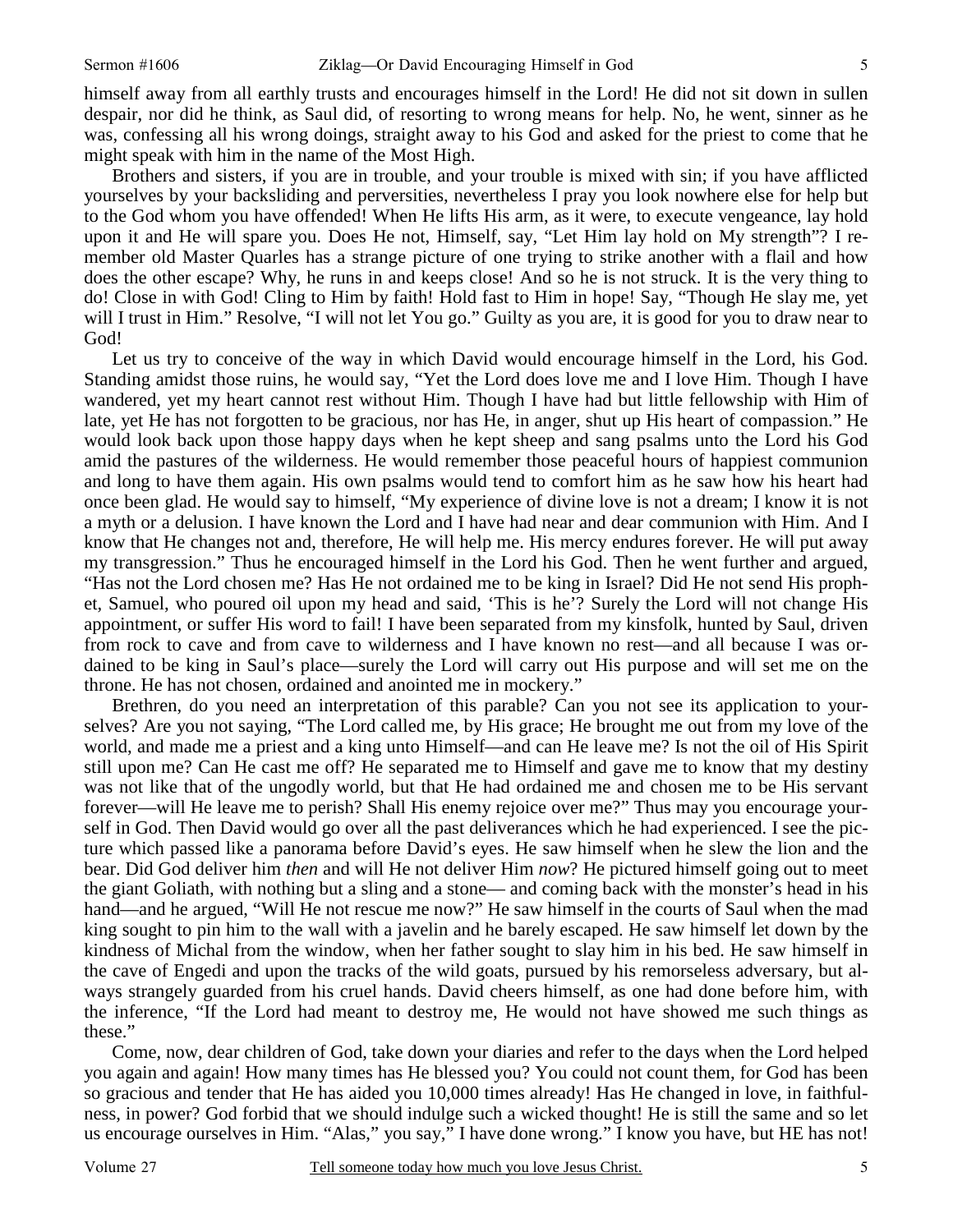If your confidence were in *yourself*, that wrong of yours might crush your hope. But since your confidence is in God and He has not changed, why should you fear? "Oh, but I am so sinful." Yes, I know you are and so you were when He first looked upon you in love! If His love had sought to come to you by the way of *merit,* it never would have reached you. But it comes to you by way of free, rich, sovereign grace and, therefore, it will come to you forever! Do you not feel refreshed, this morning, as you think of what the Lord has done? And do you not feel that after doing so much it would be wrong, now, to distrust Him? Will you not even, now, encourage yourself in your God? Perhaps David, at that moment, perceived that this crushing blow was sent in infinite tenderness to clean him right out of the condition into which he had fallen. The Lord seems to say to David, "All that you have ever got of Achish is this village of Ziklag. I have caused it to be burnt up so that you have nothing left to be a tie between you and Philistia. The princes said, 'I send this fellow away,' and they have sent you away. And now the town that Achish gave you is utterly destroyed—there is no link left between you and the Philistines and you have come back to your natural standing."

 The hardest blow that our God ever strikes, if it puts us right, and separates us from self, and sin and carnal policy, is a blow of love! If it ends our life of selfishness and brings us back into the life of trust, it is a blessed blow! When God blesses His people most, it is by terrible things in righteousness. He smote David to heal him. He fetched him out from the snare of the Philistine fowler and delivered him from the noisome pestilence of heathen association by a way that brought the tears into his eyes till he had no more power to weep. Now the servant of the Lord begins to see the wonderful hand of God and he shall yet say, "Before I was afflicted, I went astray, but now have I kept Your word." I, the preacher of this hour, beg to bear my little witness that the worst days I have ever had have turned out to be my best days! And when God has seemed most cruel to me, He has, then, been most kind! If there is anything in this world for which I would bless Him more than for anything else, it is for pain and affliction. I am sure that in these things the richest, most tender love has been manifested towards me. I pray you, dear friends, if you are, at this time, very low and greatly distressed, encourage yourselves in the abundant faithfulness of the God who hides Himself! Our Father's wagons rumble most heavily when they are bringing us the richest freight of the bullion of His grace! Love letters from heaven are often sent in black-edged envelopes. The cloud that is black with horror is big with mercy! We may not *ask* for trouble, but if we were wise we would look upon it as the shadow of an unusually great blessing! Dread the calm—it is often treacherous—and beneath its wings the pestilence is lurking. Fear not the storm—it brings healing in its wings and when Jesus is with you in the vessel—the tempest only hastens the ship to its desired haven. Blessed be the Lord, whose way is in the whirlwind and who makes the clouds to be the dust of His feet. May some such thoughts as these help you to encourage yourself in God as David did.

**III.** And now, thirdly, we have DAVID INQUIRING OF GOD. "And David inquired of the Lord, saying, 'Shall I pursue after this troop? Shall I overtake them?'" Note well that as soon as David had come to be right with God, he longed to know the Lord's mind as to his next action. You and I would have said, "Let us hasten after these marauders! Let us not stop an instant—we can pray as we march, or at some other time. Haste! Haste! The lives of our wives and children are at stake." It was a time for hurry if ever there was, but, as the good proverb says, "Prayer and provender binder no man's journey," David wisely stops. "Bring here the ephod," he cries. And he waits till the oracle answers his inquiries. He will not march till the Lord shall give the word of command. This is well. It is a sweet frame of mind to be in to be brought to feel that you must wait for the Lord's bidding; that your strength is to sit still till God bids you go forward. Oh that we could always keep up this submission of heart! Oh that we never leaned to our own understanding, but trusted solely in God! Observe that David takes it for granted that his God is going to help him. He only wants to know how it is to be done. "Shall I pursue? Shall I overtake?"

 When you, my brother, are inquiring of the Lord, do not approach Him as if He would not help you, or could hardly be expected to aid you. You would not like your children to ask a favor of you as if they were afraid of their lives to speak to you! I am sure you would not like a dear child, whatever wrong he had been doing, to feel a suspicion of your love and doubt your willingness to help—for whatever he has done, he is still your child. David has encouraged himself in his God and he is sure that God is ready to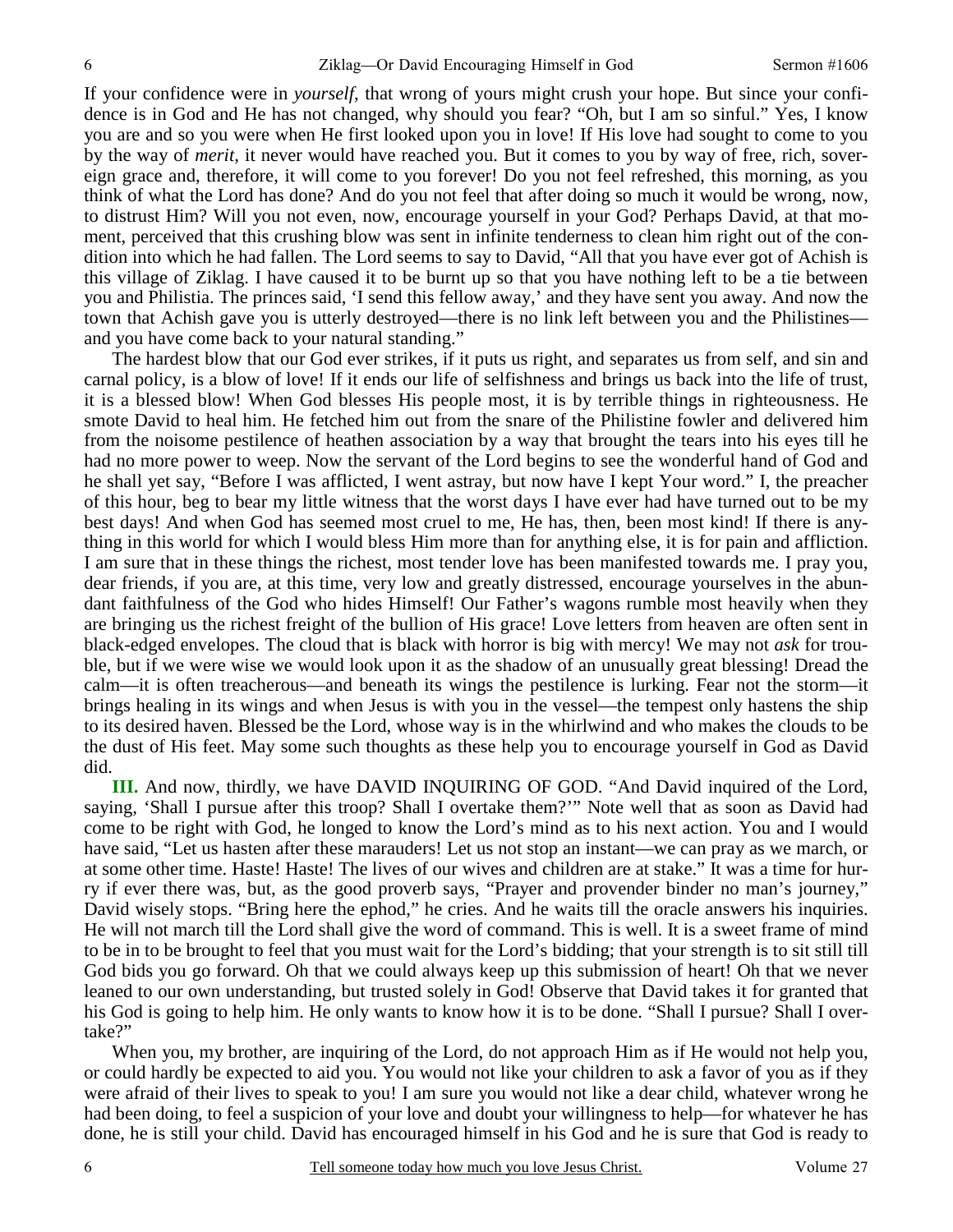save him—all that he wants to know is how he is, himself, to act in the business. It is to be remarked, however, that David does not expect that God is going to help him without his doing his part and doing it to the best of his ability. David inquires, "Shall *I* pursue? Shall I overtake? "He means to be up and doing; sad as he is, and faint as he is, he is ready for action. Many who get into trouble seem to expect an angel to come and lift them up by the hair of their heads. But angels have other matters in hand. The Lord generally helps us by enabling us to help ourselves and it is a way which does us doubly good. It was more for David's benefit that he should, himself, smite the Amalekites than that God should hurl hailstones out of heaven upon them and destroy them. David will have their spoil for the wages of battle and be rewarded for the forced march and the fight. Brother, you will have to work and labor to extricate yourself from debt and difficulty and so the Lord will hear your prayer. The rule is to trust in God to smite the Amalekites and then to march after them as if it all depended upon *yourself*.

 There is a God-reliance which awakens all our self-reliance and yokes it to the chariot of providence, making the man ready for action because God is with him. It is instructive to notice that although David was, thus, ready for action, trusting in God, he greatly distrusted his own wisdom, for he asked, "Shall I pursue them?" That man is wise who counts his own wisdom to be folly. And he who lays his judgment down at Jesus' feet is a man of sound judgment! He who tarries till the divine Wisdom shall guide him—he shall be expert and prudent in all things. David also distrusted his own strength, though quite ready to use what he had, for he said, "Shall I overtake?" Can my men march fast enough to overtake these robbers? And what a blessed state of heart that is when we have no strength of our own, but seek God! It is good to be insufficient and to find God all-sufficient! I pause here a minute and pray God always to keep you and me in just the condition into which He brought His servant David. I do not care so much about David's overtaking the robbers and all that—the glory was to have overtaken his God and to be waiting at His feet! He could not be brought to this without his city being burnt; without his being bereaved; robbed and ready to die at the hands of his own warriors! But it was worth all the cost to be brought to rest on the bare arm of God and to wait in childlike dependence at the great Father's door!

 Let the proud lift up their heads, but let me rest mine on Jesus' bosom! Let the mighty raise their shields on high! As for me, the Lord is my shield and my defense and He alone! When I am weak, then I am strong. "They that wait upon the Lord shall renew their strength." The old song of Hannah is still true—"He has showed strength with His arm. He has scattered the proud in the imagination of their hearts. He has put down the mighty from their seats and exalted them of low degree."

**IV.** We close our sermon with the fourth note, which is a note of jubilation and praise unto God who helped His servant—DAVID'S ANSWER OF PEACE. The Lord heard his supplication! David says, "In my distress I cried unto the Lord and He heard me." But mark this; he was not delivered without further trial. David marched with his 600 men on foot after the foe with all speed—and the men became so worn and weary that one-third of them could not ford the brook Besor which, though usually dry, was probably, at that time, flowing with a strong stream. Many a leader would have given up the chase with one out of three of his troop in the hospital, but David pursued with his reduced force! When God means to bless us, He often takes away a part of the little strength we thought we had. We did not think our strength equal to the task and the Lord takes away a portion, even, of the little power we had! Our God does not fill, until He has emptied. Two hundred men must be torn away from David's side before God could give him victory, for He meant to have David's whole force to be exactly equal to the 400 Amalekites who fled, that he might make the victory the more memorable and renowned. Expect then, O troubled one, that you will be delivered, but realize your sorrow may yet deepen that you may have all the greater joy, by-and-by.

 Leaving the 200 men behind, David dashes ahead and, by forced march, overtakes the enemy. He finds them feasting and smites them hip and thigh! He destroys them and takes the spoil, but in such a way that manifestly it was the gift of God. He speaks of the spoil as, "That, which the Lord has given us, who has preserved us and delivered the company that came against us into our hands." God will help His servants who trust Him, but He will have all the honor of the victory! He will deliver them in such a way that they shall lift their psalms and hymns unto God, alone, and this shall be the strain—"Sing unto the Lord, for He has triumphed gloriously. We were unworthy, we were faint, we were distressed, but God has made us more than conquerors through His great love." David's victory was *perfect*. We are